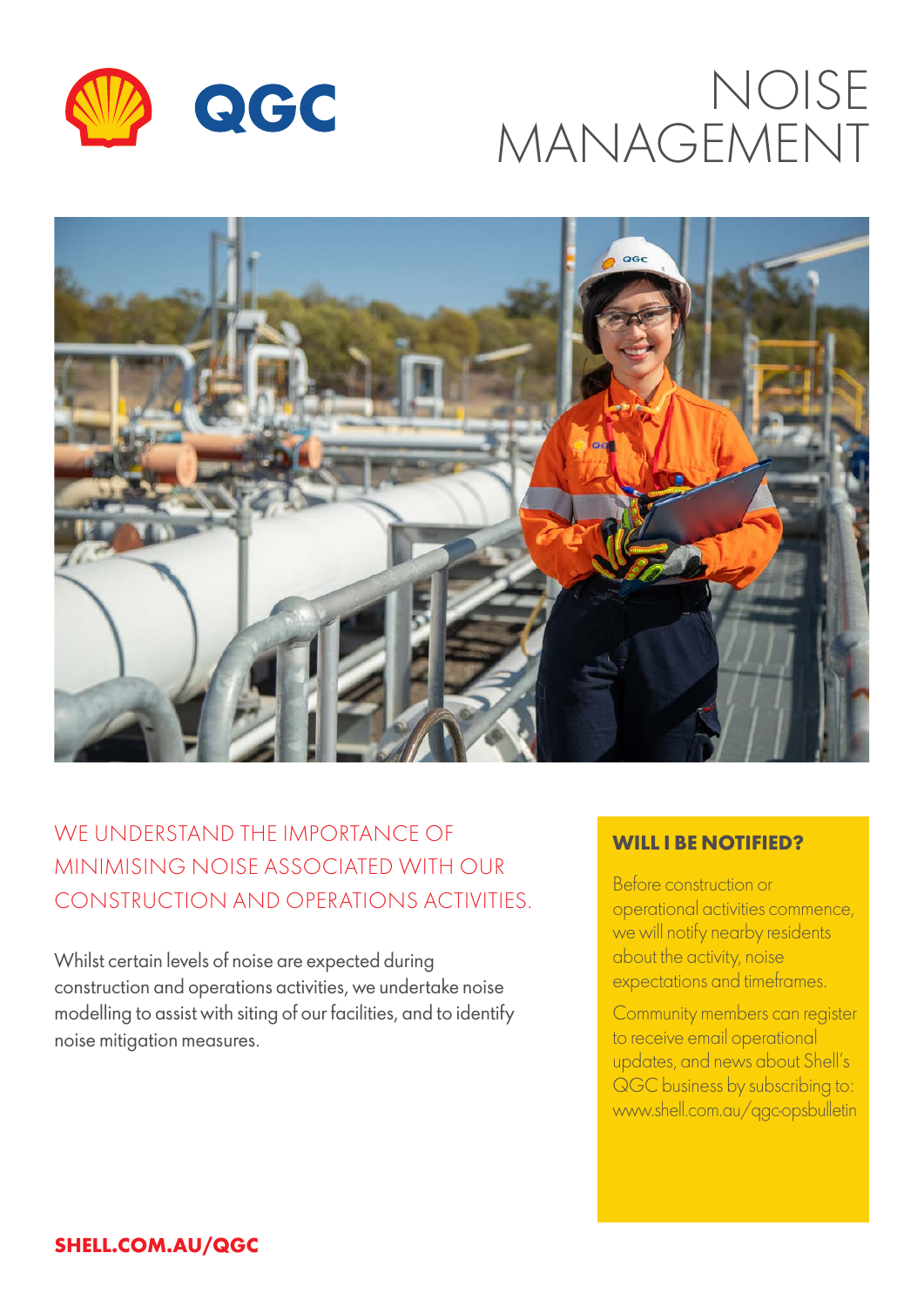## **WHAT WILL I HEAR DURING CONSTRUCTION?**

Much of our business' future natural gas construction activities will include adding new gas wells to our existing field, called in-fill drilling, and gathering pipelines to feed into existing facilities.

Typical construction activities that are likely to cause noise include:

Noise from construction activities is similar to noise from road construction or earthworks.

What you may hear will be dependent on the location of the activity, the shape of the landscape, the existing level of noise in your area, vegetation, weather conditions and the time of day.

 $\cdot$   $\cdot$   $\cdot$ 



### WHAT YOU MAY HEAR



Heavy vehicle movements

Residents may notice increased vehicle movement including rig movements, water tankers and gravel trucks. The business will minimise night time vehicle movements on rural residential properties. Shell's QGC business has set speed limits for travel on rural residential properties: 20 km/hr within 200 m of



## **WELLS AND WELL PADS**

### WHAT YOU MAY HEAR



**TH** Construction of well pads

Drilling, completion and well surface facilities

WHEN YOU MAY HEAR IT

WHEN YOU MAY HEAR IT



## **OOO** GATHERING LINES

### WHAT YOU MAY HEAR



Earthworks and trenching for gathering lines

 Laying gathering lines and constructing above ground infrastructure





Pipeline construction typically occurs during daylight hours and involves earthmoving equipment.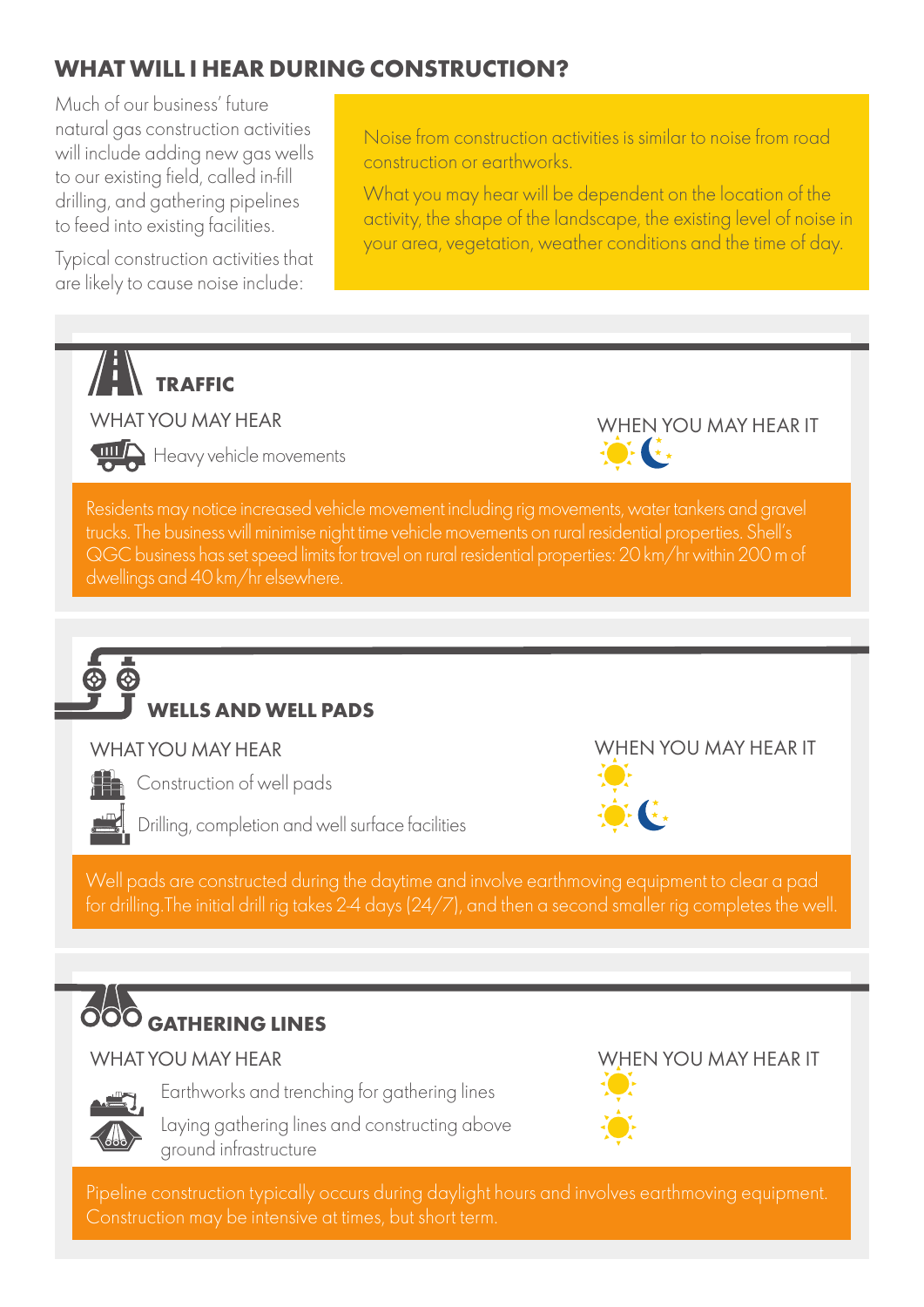## **WHAT WILL I HEAR DURING OPERATIONS?**

Once a well has been drilled and completed, surface equipment is installed at the wellsite to extract the gas and water from the well.

The wellsite equipment operates on a 24/7 basis, and includes a small gas engine (similar in size to a car engine) located in an acoustic enclosure to reduce noise.

The infographic below provides a comparison of noise levels from a typical operating wellsite.

During the operations phase, well maintenance, known as well 'workovers', will be required from time to time.

A 'workover' of the well involves cleaning and servicing the downhole equipment (i.e. pump) in order to help make gas flow again, or make gas flow more effectively from the well.

A workover will be required anywhere between every six months, to every three to four years. It typically takes between one to three days, both day and night.